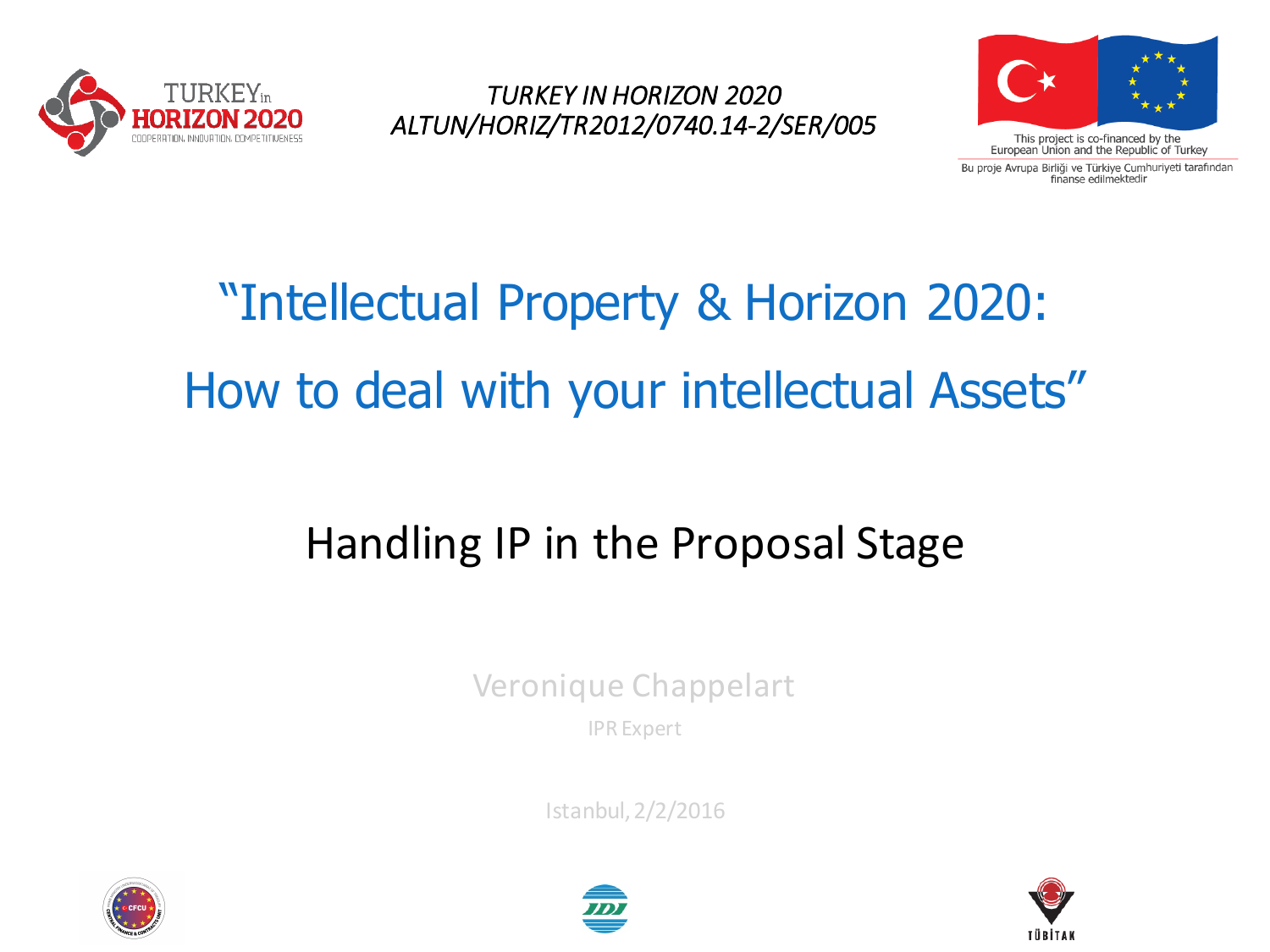## 1. Before you start

### IP issues to be considered at proposal stage:

Before you start writing your project proposal you should take the time to carefully go through all the official documents, and become familiar with the specific IP-related rules applicable to your call:

- the applicable work programme,
- the general Rules for Participation in Horizon 2020,
- the Model Grant Agreement applicable for your specific call (available in the participant portal)







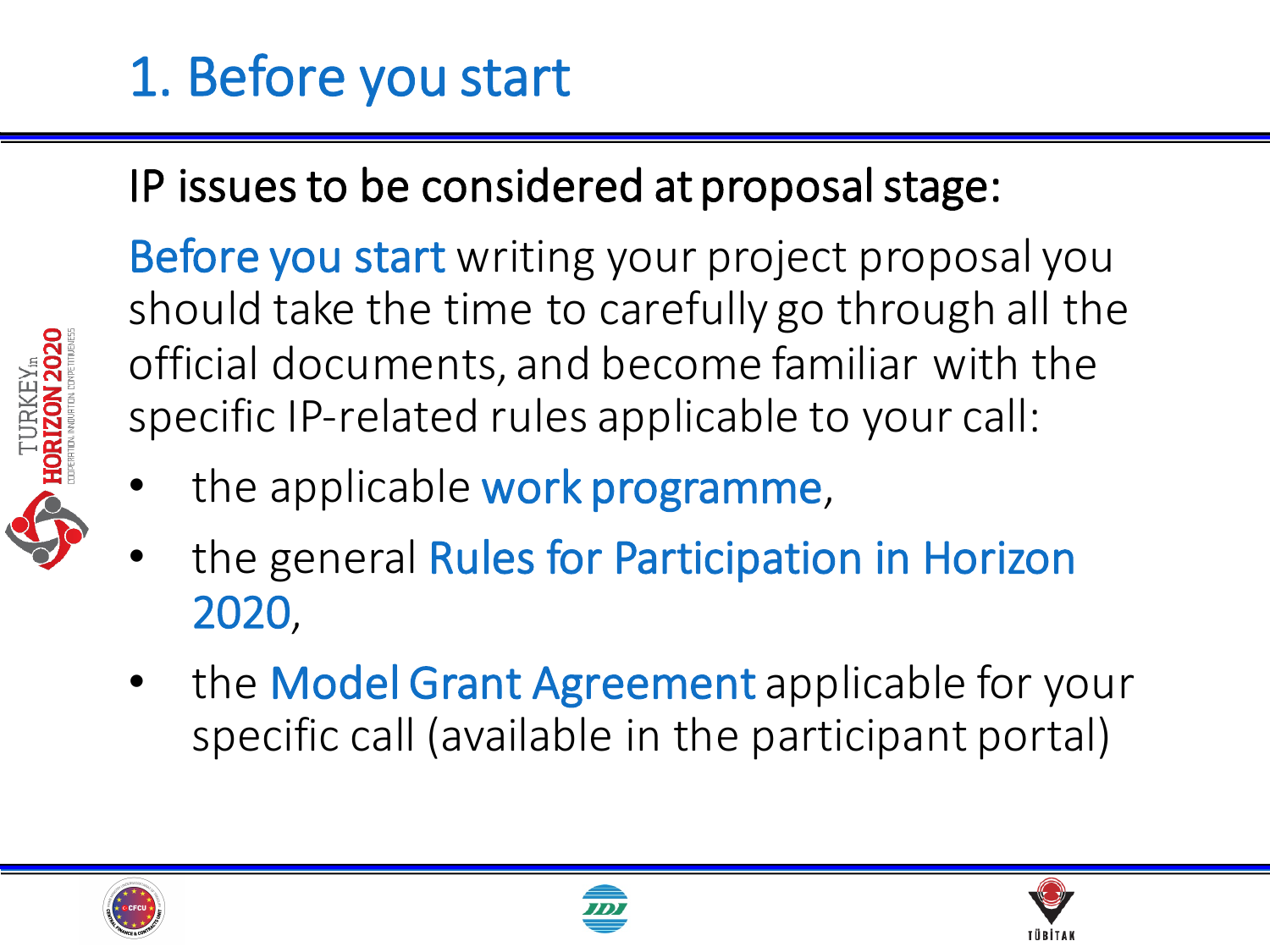# 2. Define your own IP background

Consider existing knowledge, know-how, IP that you will bring to the project, and bear in mind potential rights of third parties that may be needed for the project

You should identify the tangible and intangible assets likely to be needed for the implementation of your project and/or for the use of the expected results

You should therefore **consider identifying the components** you are likely to bring to the project

- i.e. scientific studies, methods, materials, and
- potential Intellectual Property Rights attached to them (i.e. patent, copyright)
- verify who owns them, ask for authorisation to use them in case there are third party rights
- depending on the type of Intellectual Property, consider their registration before the project starts







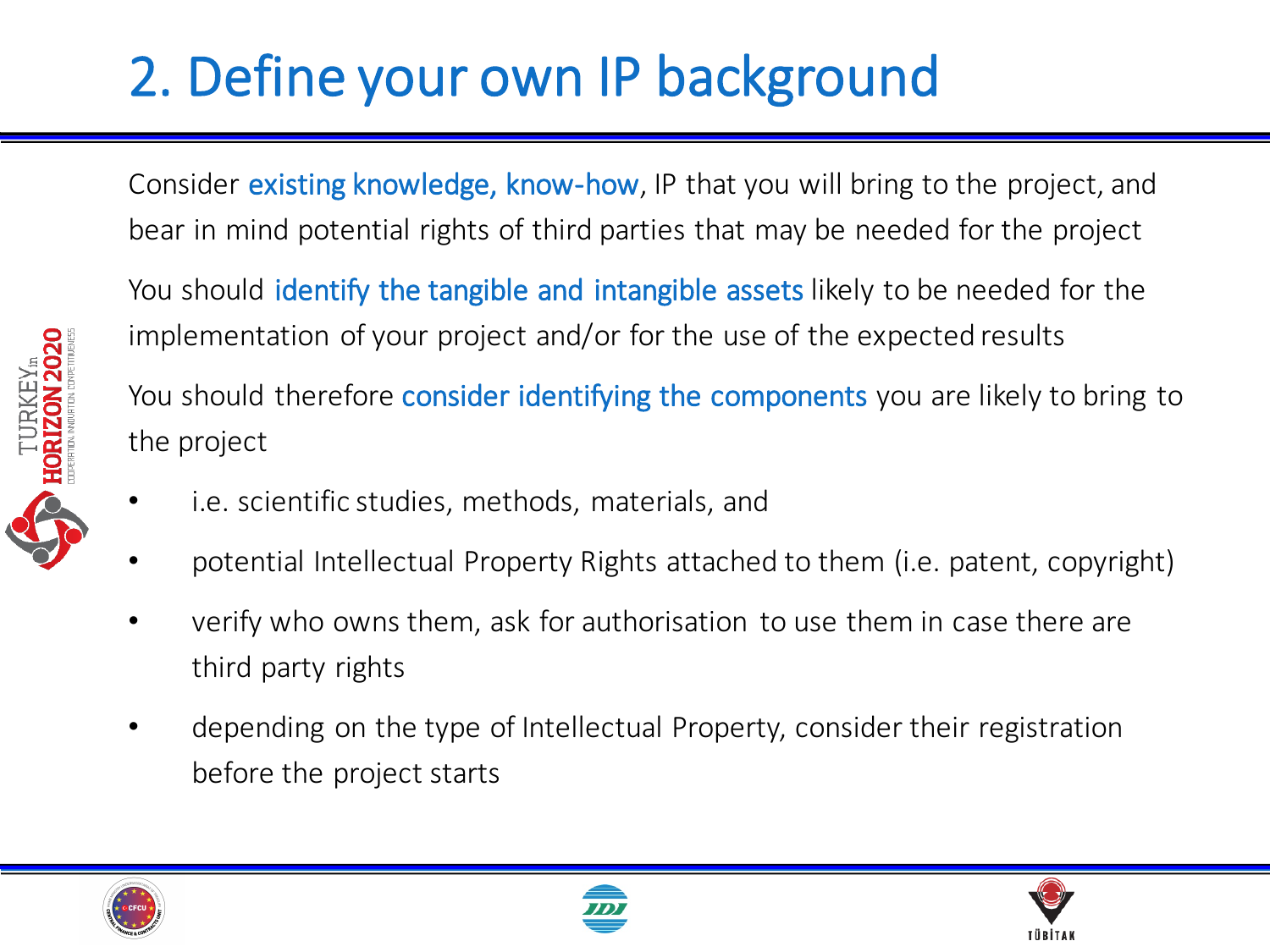## 3. Confidentiality Issues

Think about **confidentiality issues** when drafting, discussing and negotiating your ideas and project contribution with others

To avoid any misappropriation and use of such information it is bestpractice to conclude a Non-Disclosure Agreement (NDA) or Include confidentiality obligations in a Memorandum of Understanding where you:

- identify relevant information
- define the use of information as well as restrictions
- include possible sanction





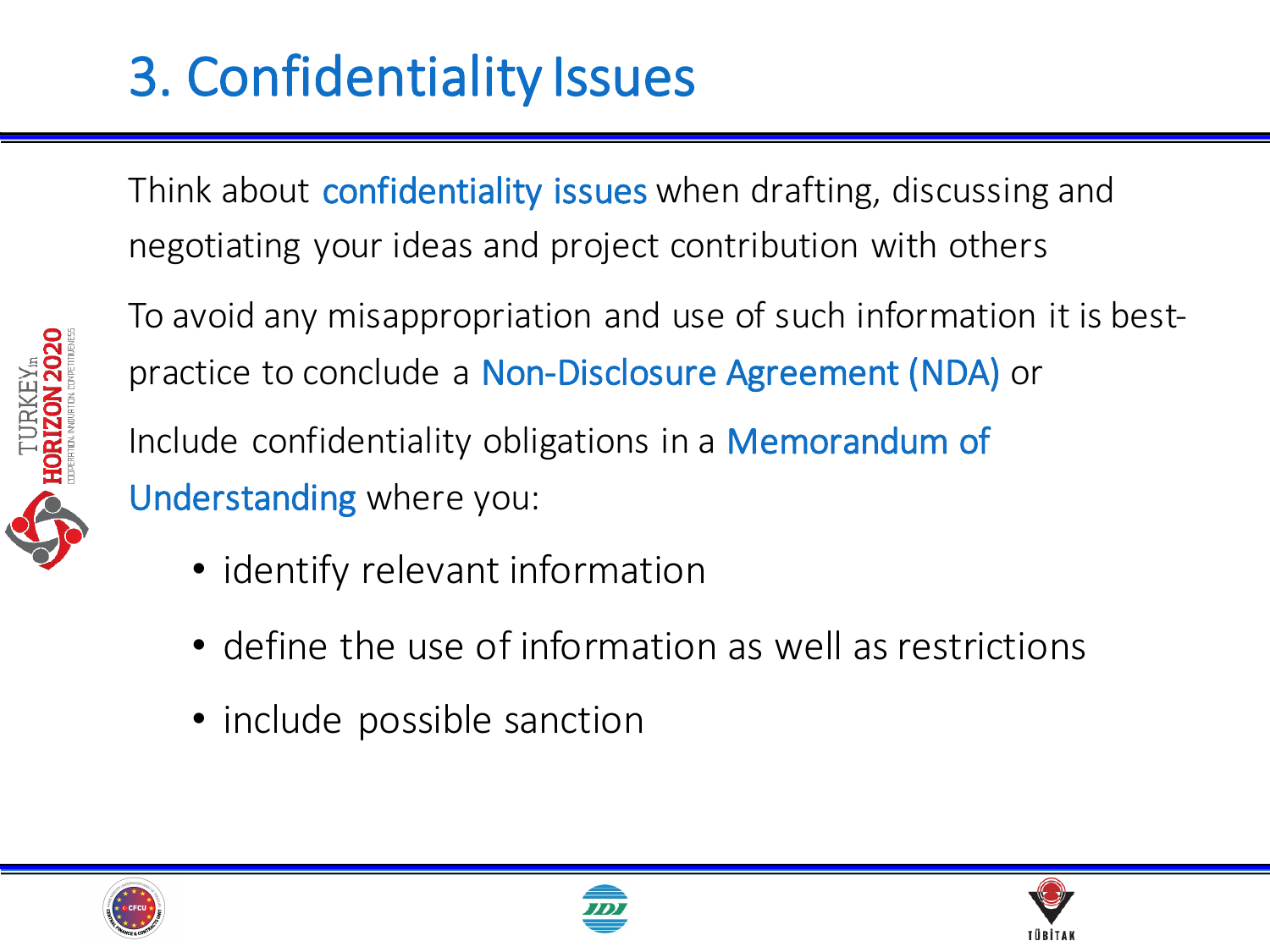### 4. Assess the State-of-the-Art (SOTA)

This is a crucial point for a positive evaluation of your project proposal 

- State-of-the-art analyses should include the following actions:
- Screen the already existing project landscape
- Examine existing scientific literature

Search in patent databases e.g. by using the openly accessible database Espacenet provided by the European Patent Office

https://www.youtube.com/watch?v=U-2PDaUrADk

Espacenet Link





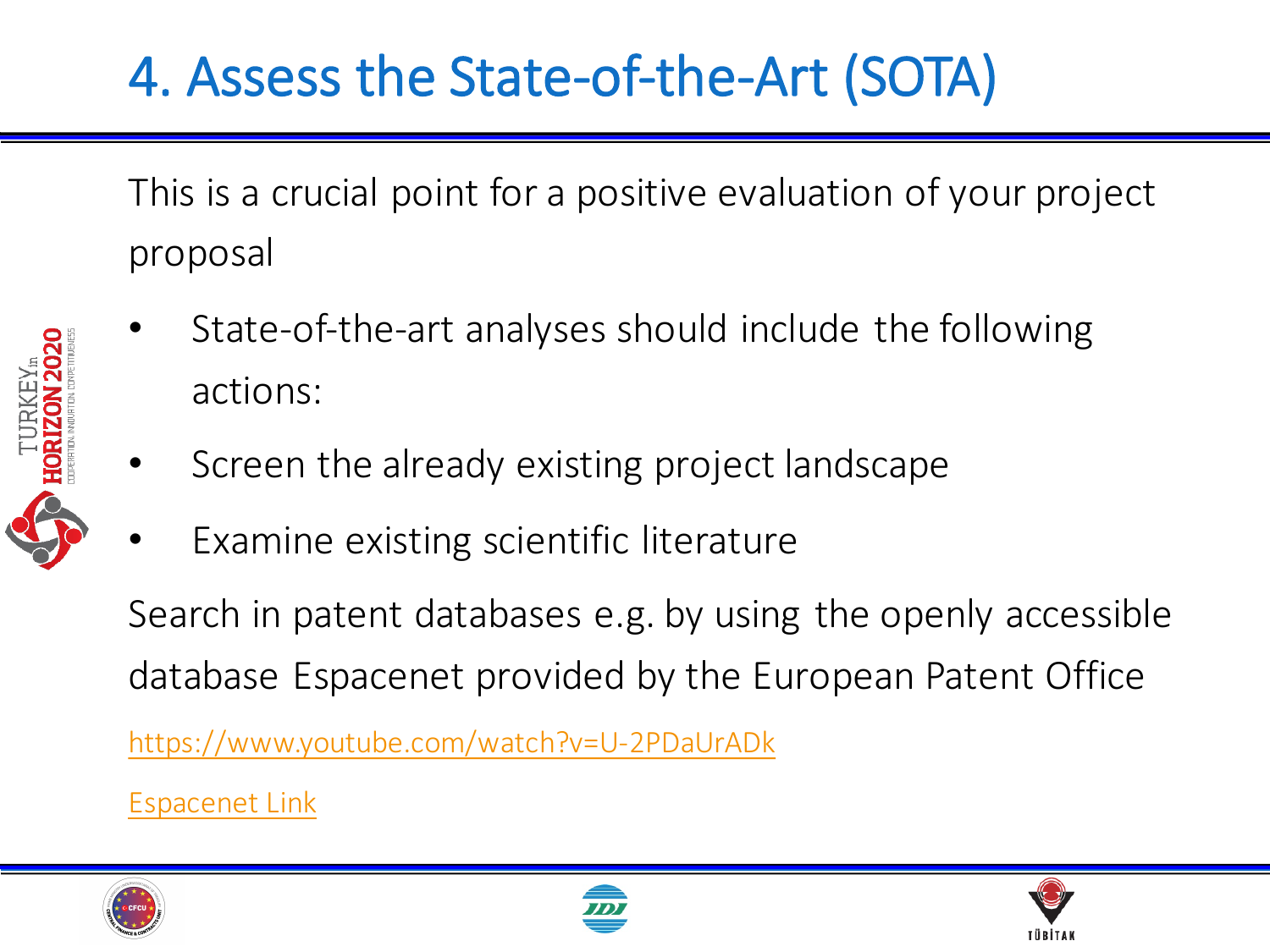## 5. Clear Plan

Have a clear plan concerning the dissemination and exploitation of project results



- Why?
- Commitments to disseminate project results ASAP
- use best efforts to exploit the results of the project





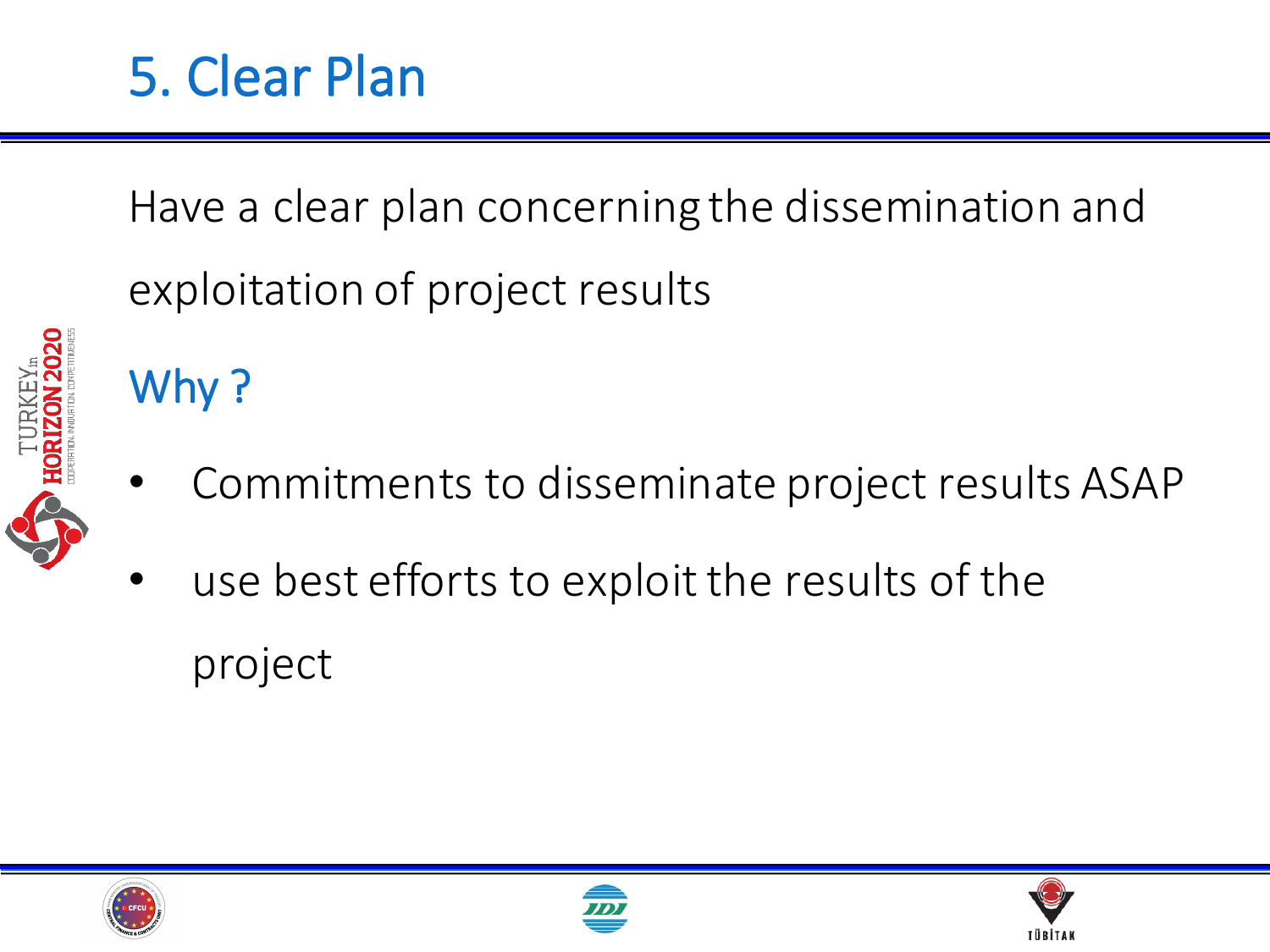# //Dissemination & Exploitation Strategy

Draft strategy concerning dissemination and exploitation of project results to be presented in the proposal

#### What should it contain?

- Results expected
- How will background and results be organised and managed?
- How will joint ownership be treated?
- How will results be protected?
- How will results be made available and disseminated to the public?
- How will results be exploited?





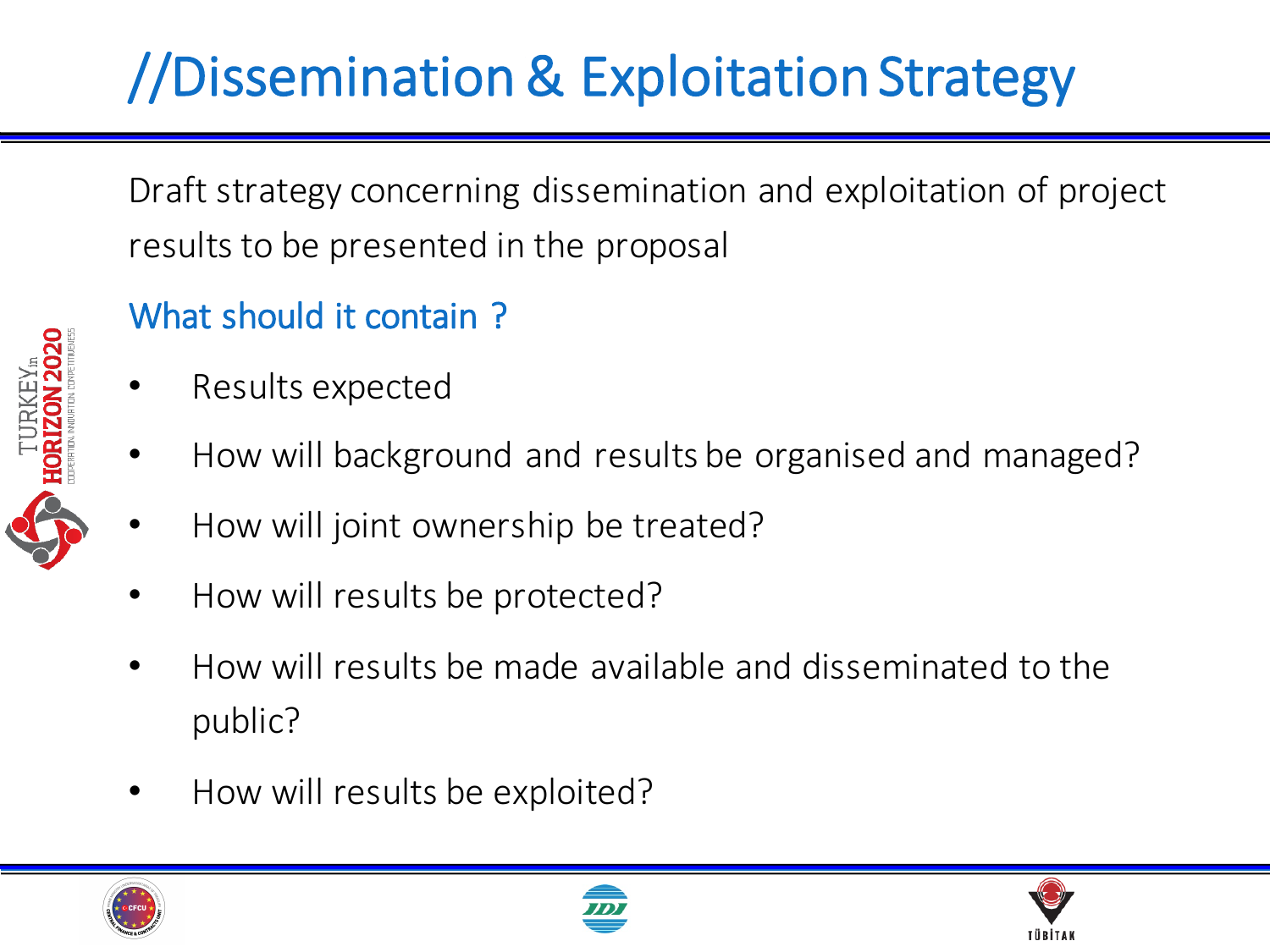# //Dissemination & Exploitation Strategy

- The **draft strategy** is only a step in the process.
- Once the proposal has been successfully evaluated all these issues will need to be further detailed and agreed on by all partners in the Consortium Agreement.
- $\triangle$  The plan has to be revised according to the development of project results.





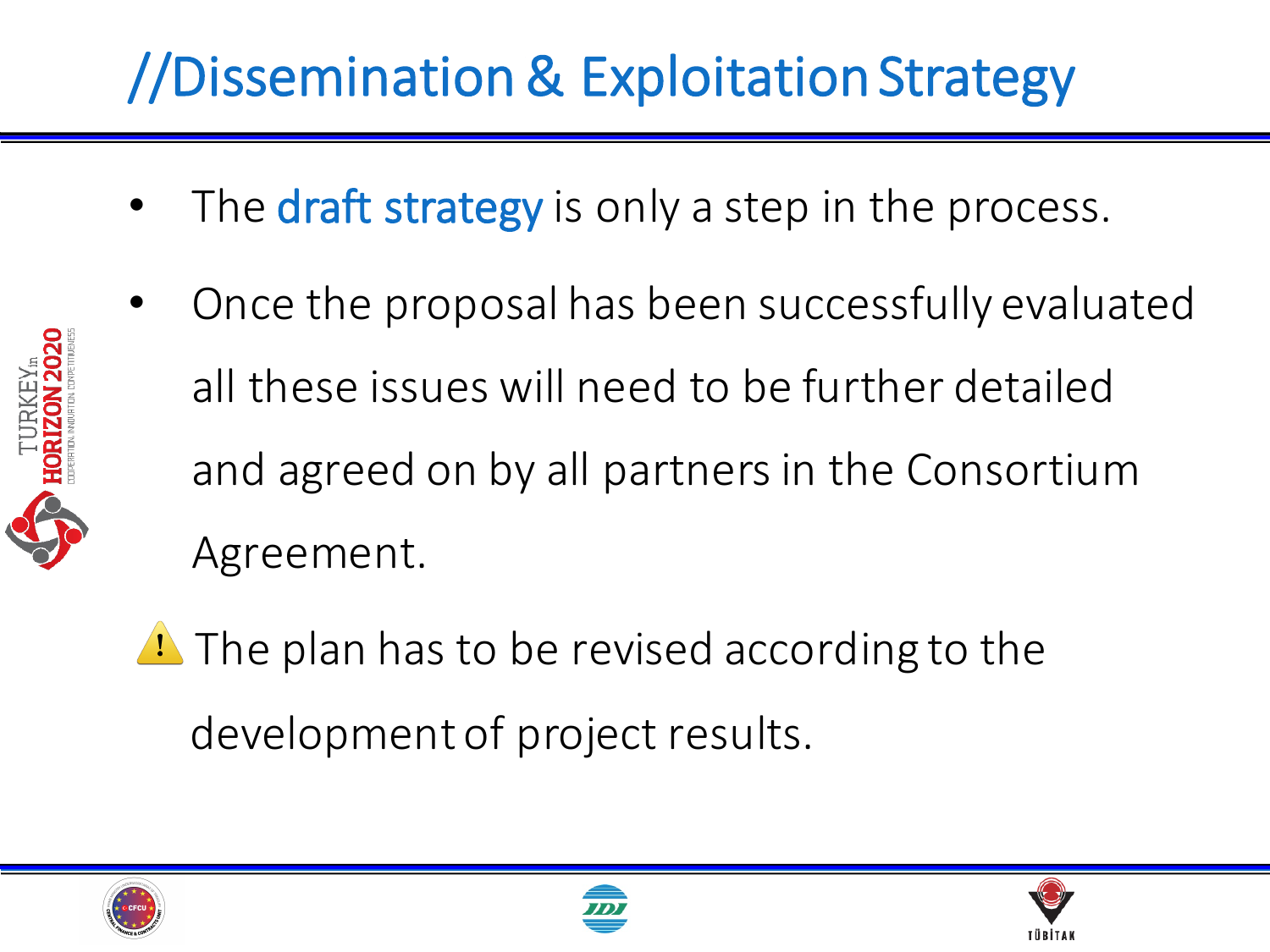## 6. Project name and acronym

Important task during the conceptualisation and proposal writing process of your project.



 $\triangle$  Be careful not to use any acronym which is identical or similar to a trade mark which is registered or applied for identical or similar goods and/or services.

### Why?

- Because such use may lead to trade mark infringement actions.
- Therefore, think about registering your acronym as a trademark in case you want to carry out a commercial activity using this acronym.





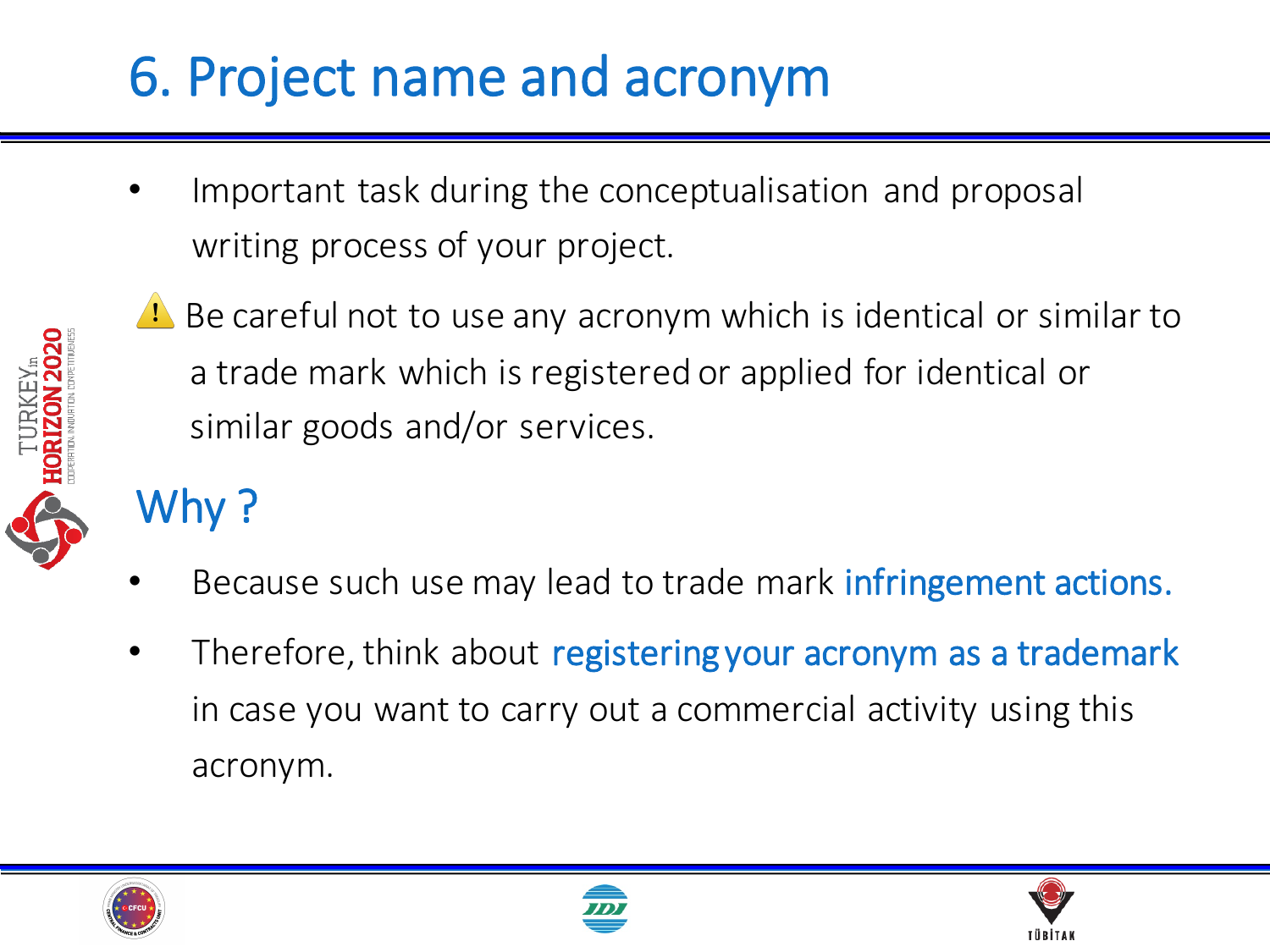## 7. Budget

Include costs for potential IP protection in your budget planning

### Why?

Because, costs which occurred during the project implementation, including those related to protecting results (e.g. fees paid to the patent office for patent registration) and royalties on access rights, can be eligible for reimbursement as costs of other goods and services.